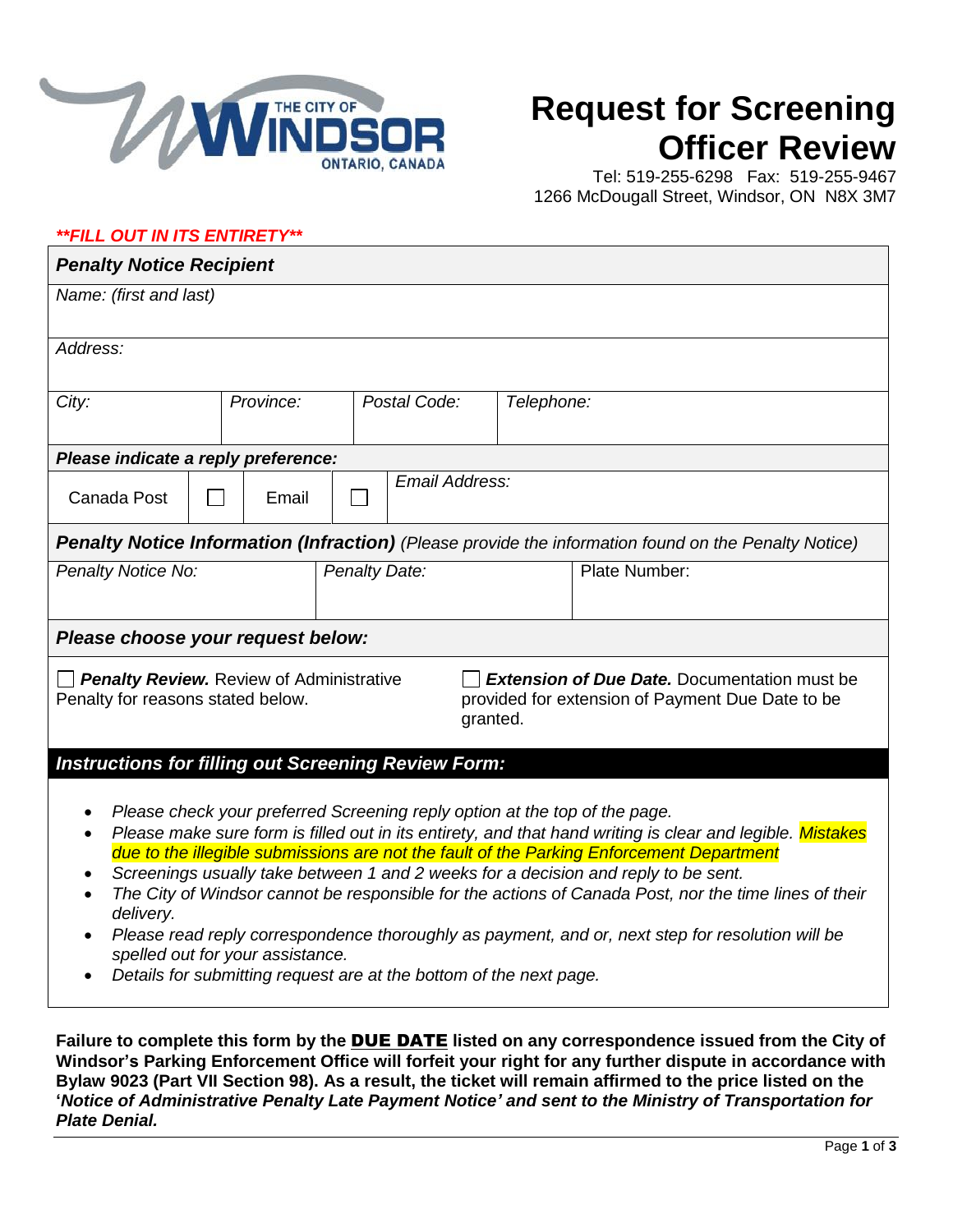| Reason for Screening Request - You are required to provide specific reason(s).                                                                                                                                                                                                                                                                                                                                                                                                                                |      |  |  |  |  |  |
|---------------------------------------------------------------------------------------------------------------------------------------------------------------------------------------------------------------------------------------------------------------------------------------------------------------------------------------------------------------------------------------------------------------------------------------------------------------------------------------------------------------|------|--|--|--|--|--|
| Please provide a factual and detailed explanation of your reason(s) for disputing this Offence.<br>$\bullet$<br>If you wish to support your Screening with images or other documentation please attach them with this<br>request.<br>The Screening Decision reply will be sent to you by the method you indicated on page 1.<br>$\bullet$<br>If more room is required-Please attach separate sheet.                                                                                                           |      |  |  |  |  |  |
|                                                                                                                                                                                                                                                                                                                                                                                                                                                                                                               |      |  |  |  |  |  |
|                                                                                                                                                                                                                                                                                                                                                                                                                                                                                                               |      |  |  |  |  |  |
|                                                                                                                                                                                                                                                                                                                                                                                                                                                                                                               |      |  |  |  |  |  |
|                                                                                                                                                                                                                                                                                                                                                                                                                                                                                                               |      |  |  |  |  |  |
|                                                                                                                                                                                                                                                                                                                                                                                                                                                                                                               |      |  |  |  |  |  |
|                                                                                                                                                                                                                                                                                                                                                                                                                                                                                                               |      |  |  |  |  |  |
|                                                                                                                                                                                                                                                                                                                                                                                                                                                                                                               |      |  |  |  |  |  |
|                                                                                                                                                                                                                                                                                                                                                                                                                                                                                                               |      |  |  |  |  |  |
|                                                                                                                                                                                                                                                                                                                                                                                                                                                                                                               |      |  |  |  |  |  |
|                                                                                                                                                                                                                                                                                                                                                                                                                                                                                                               |      |  |  |  |  |  |
|                                                                                                                                                                                                                                                                                                                                                                                                                                                                                                               |      |  |  |  |  |  |
|                                                                                                                                                                                                                                                                                                                                                                                                                                                                                                               |      |  |  |  |  |  |
| Attachment(s) Included:<br>$\Box$ YES<br>No (please check one)                                                                                                                                                                                                                                                                                                                                                                                                                                                |      |  |  |  |  |  |
| <b>Statement of Penalty Notice Recipient</b>                                                                                                                                                                                                                                                                                                                                                                                                                                                                  |      |  |  |  |  |  |
| I represent and I agree that:                                                                                                                                                                                                                                                                                                                                                                                                                                                                                 |      |  |  |  |  |  |
| I am the registered owner of the vehicle (for <b>Parking Penalty Notices only)</b> ; or representing Agent<br>$\bullet$<br>The City of Windsor is not responsible for illegible or incomplete forms, nor will it be<br>$\bullet$<br>responsible for the untimely deliverance of forms through Canada Post.<br>Failure to complete this form in its entirety may result in the Administrative Penalty and additional fees<br>being affirmed.<br>I have read and understand the conditions of this application. |      |  |  |  |  |  |
| Signature                                                                                                                                                                                                                                                                                                                                                                                                                                                                                                     | Date |  |  |  |  |  |
| <b>Instructions for Submitting Screening Request Form</b><br>Please submit your completed form to the City of Windsor by:<br>In person or by Canada Post to City of Windsor, Public Works Parking Enforcement, 1266 McDougall<br>$\bullet$<br>Street, Windsor, Ontario, N8X 3M7.<br>Or by fax to: 519-255-9467<br>$\bullet$                                                                                                                                                                                   |      |  |  |  |  |  |